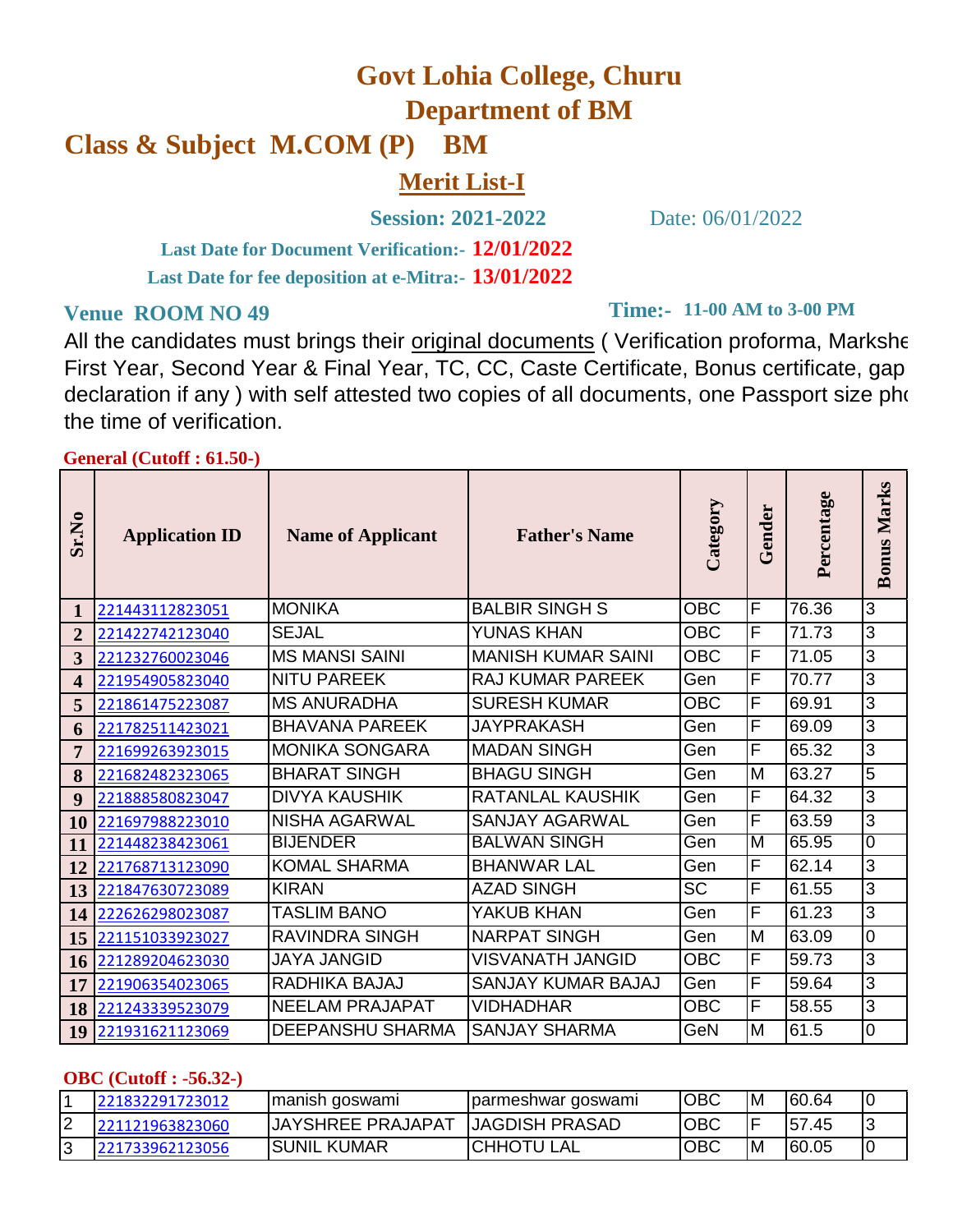| ۱4 | 221996169823054 | <b>PRADUMAN SAINI</b>         | <b>IMAHENDRA</b>        | <b>OBC</b>  | ΙM | 58.82  |  |
|----|-----------------|-------------------------------|-------------------------|-------------|----|--------|--|
| 5  | 221888346923011 | INARENDRA KUMAWAT IVISHWANATH |                         | <b>OBC</b>  | IМ | 158.67 |  |
| 16 | 221784373623073 | ISHUBHAM KASERA               | <b>LEELADHAR KASERA</b> | Іовс        | ΙM | 57.95  |  |
|    | 221644846023090 | ISACHIN LAKHERA               | <u>IVINOD KUMAR</u>     | OBC         | IM | 157.09 |  |
| 18 | 221408148123044 | <b> CHANCHAL SONI</b>         | IVIRENDRA KUMAR         | IOBC        |    | 54.09  |  |
| 19 | 221769578023069 | ISURBHI SONI                  | ISUBHASH SONI           | <b>IOBC</b> |    | 53.91  |  |
|    | 222956658223052 | <b>INITESH SONI</b>           | IRUPENDRA KUMAR         | OBC         | IΜ | 56.32  |  |

#### **EWS (Cutoff : 52.50-)**

|                  | 221819251523033 | IMS SAHUNU RITA       | ISATYAVEER SINGH      | IGEN       |    | 156.77 |  |
|------------------|-----------------|-----------------------|-----------------------|------------|----|--------|--|
| 2                | 221482219623033 | IMS NIKITA CHOTIA     | IPAWAN CHOTIA         | <b>GEN</b> |    | 155.27 |  |
|                  | 221770627223068 | IRENUKA PUROHIT       | <b>INEMI CHAND</b>    | <b>GEN</b> |    | 152.36 |  |
| $\boldsymbol{4}$ | 221534636123073 | ISARJEET SINGH        | IKARNI SINGH          | <b>GEN</b> | ΙM | 148.91 |  |
|                  | 221918646623052 | <b>IKULDEEP SINGH</b> | IKISHORE SINGH        | <b>GEN</b> | ΙM | 54.09  |  |
|                  | 222885596623060 | ISHASHANK BUTOLIA     | <b>IRAJIV BUTOLIA</b> | <b>GEN</b> | ΙM | 52.5   |  |

#### **SC (Cutoff : -47.55)**

| ╶            | ,,,,          | GHWAL<br>ME)<br>IDR<br>'′⊢⊢N .      | <b>HAND</b><br>∽<br>DR<br>'EMC.<br>TL.   | $\sim$<br>OЧ | <sup>I</sup> M | .40<br>49.09                |  |
|--------------|---------------|-------------------------------------|------------------------------------------|--------------|----------------|-----------------------------|--|
| $\sim$<br>⊢∠ | ാററാ<br>----- | <b>UMAR</b><br>K<br>IRAJE<br>╺<br>_ | `YAN<br>⌒<br>ANARA<br>$\mathbf{v}$<br>SА | $\sim$<br>эc | IM             | $ -$<br>ıд<br>$\sim$<br>.ں. |  |

### **Convenor**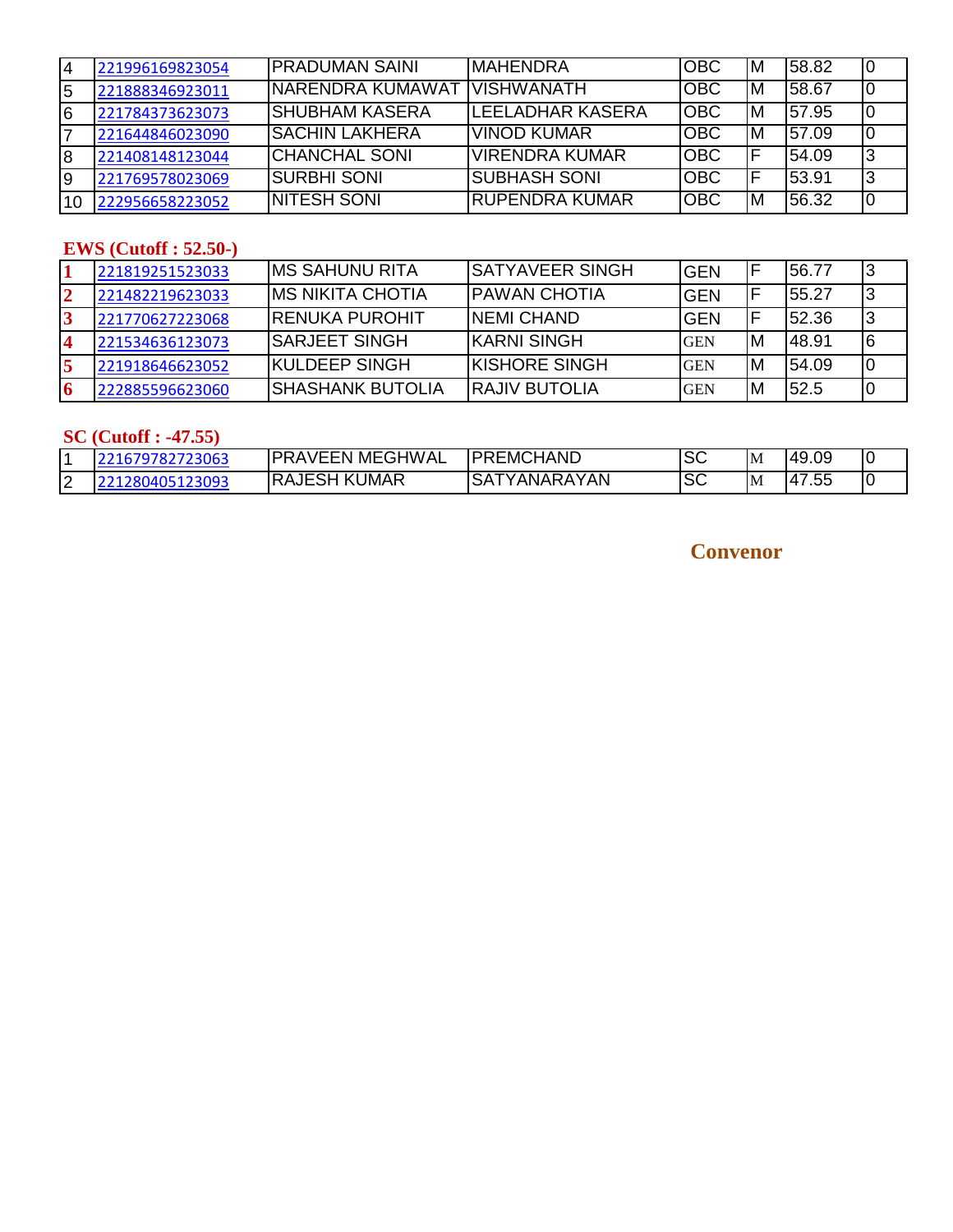ets of

oto at

**Merit %**79.36 74.73 74.05 73.77 72.91 72.09 68.32 68.27 67.32 66.59 65.95 65.14 64.55 64.23 63.09 62.73 62.64 61.55 61.5

| 60.64   |  |
|---------|--|
| 60.45   |  |
| O.<br>h |  |